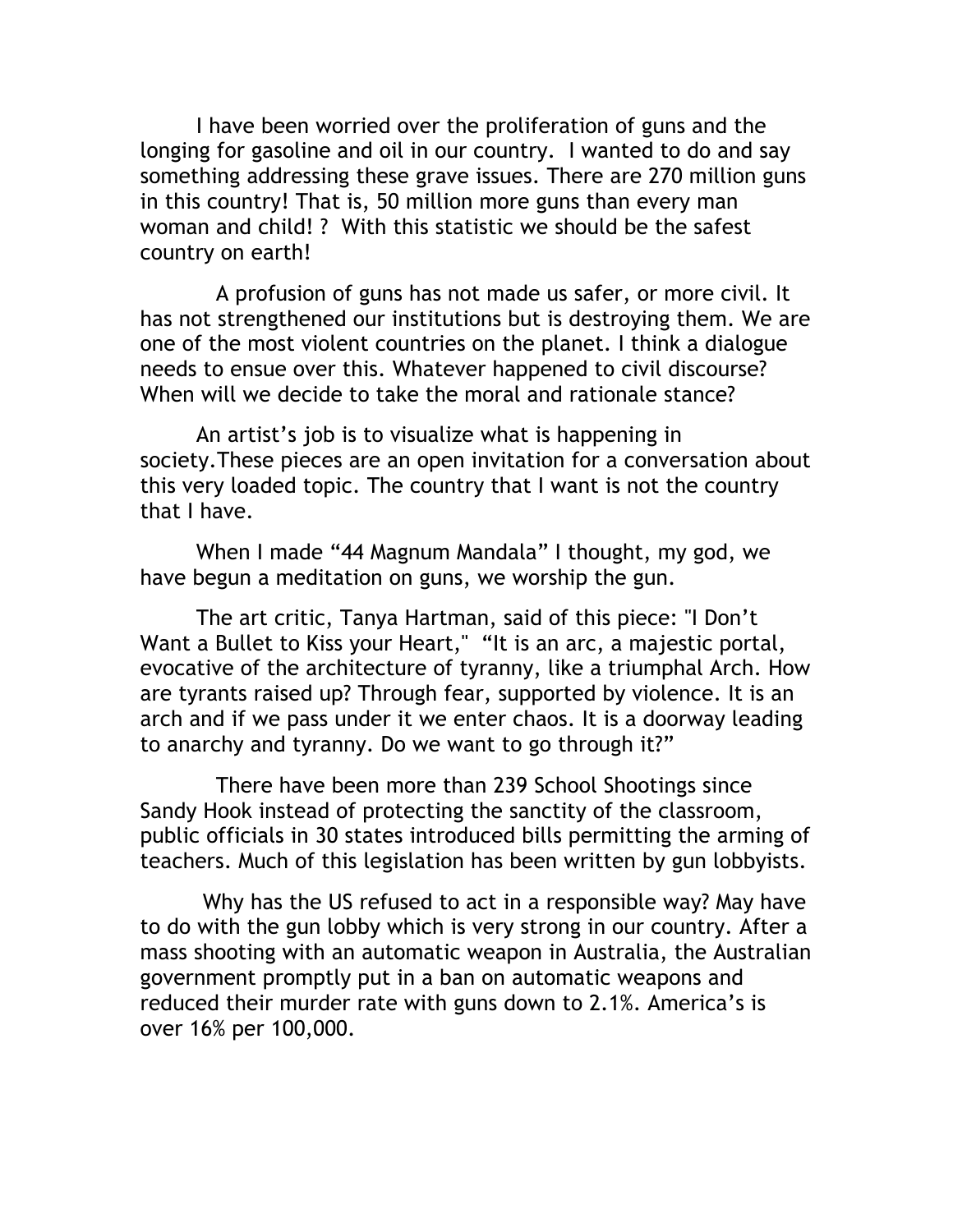Education and Civil Discourse is the backbone of our democracy. Democracy demands civics, civility which leads to civil discourse. This is how we have civilization.

The fire arms industry is a billion dollar industry. Big money, involved in the manufacture and sale of guns and ammunition, is corrupting our democratic institutions.

 Oil is intermingled with finances and the violence problem in the world today. Almost all (90%) gun violence in Canada and Mexico is with guns purchased illegally from the United States.

 I would like to see more safety regulations and education around guns. A felon can buy a gun within an hour of getting out of prison in many states, since the laws on guns have been given to states.

Firearm deaths in the US in 1995 was 14 per 100,000, in Europe the number is 3, in Canada a country with as many guns the number is 4 and in Australia, a country with a similar wild west swagger the number is 2.5. Firearm deaths for children under the age of 15 is 10 times higher in the US than in any other nation in the Western world. If you own a gun you are 10 times more likely to be involved in a homicide.

 There is a fearsome idea that we all must be armed to protect ourselves from our fellow citizens. Being armed makes it 10 times more likely that an accident with a gun will happen. The statistics show us that more handguns do not make us safer. Handguns are for killing people I personally do not want the responsibility of killing someone. Really, I do not want your heart to kiss a bullet!

I am interested in how guns are viewed in our culture. My work has always addressed questions of power, gender, and desire, which are integral aspects of gun violence. In this series, I hope I've captured the repellant and seductive nature of violence. I question these ethics and morals. Testosterone is a driving force here. Are we actually protecting ourselves with firearms? This work is a plea to think with your heart and your brain and not with a lethal weapon.